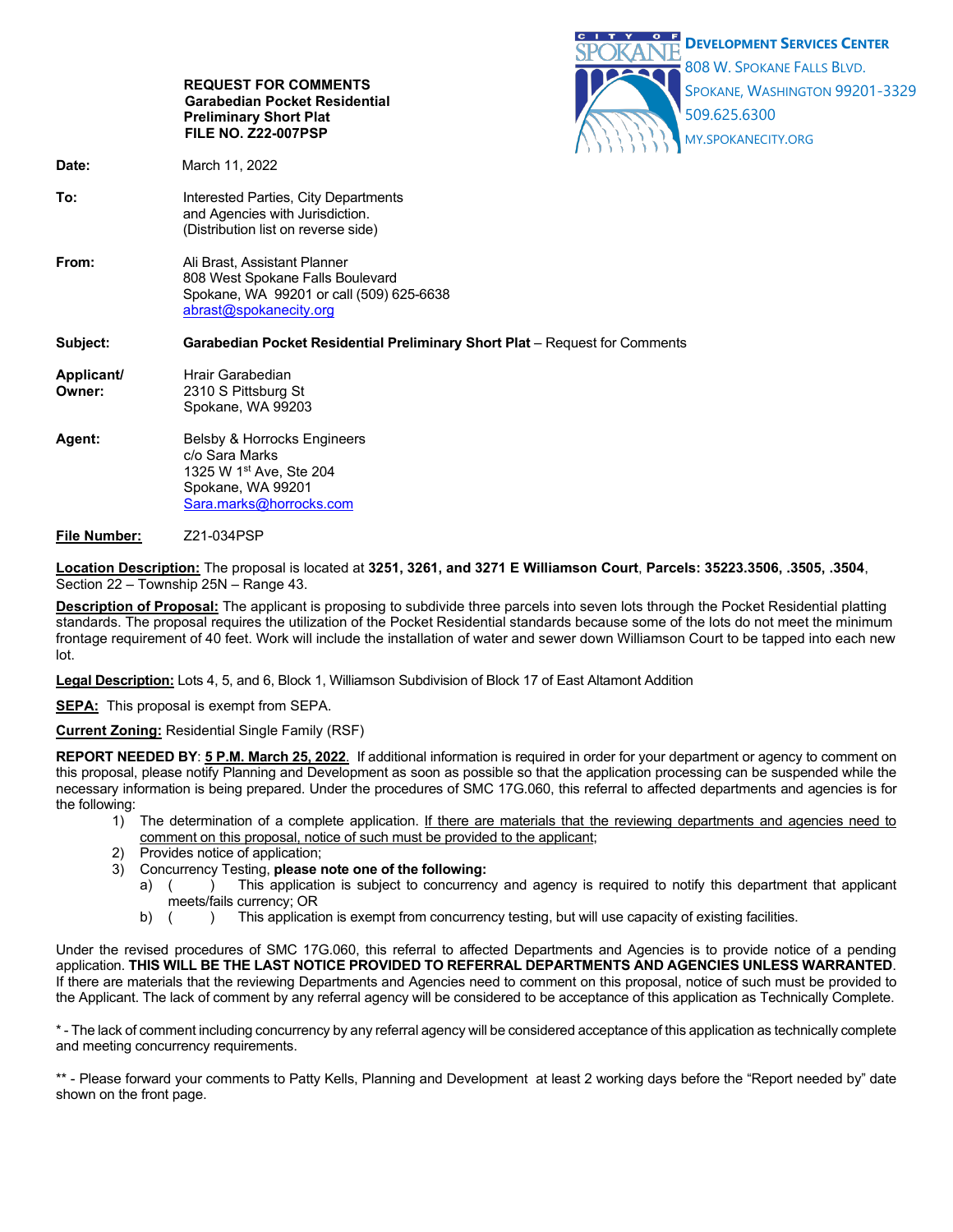# **DISTRIBUTION LIST FOR COMMENTS PROJECT NAME: "Garabedian Pocket Residential Preliminary Short Plat" FILE No.: Z22-007PSP**

## *E-mail Copies*

# **City Departments**

- Asset Management, Attn: Dave Steele
- Building Department, Attn: Dermott Murphy
- City Attorney, Attn: James Richman
- City Treasurer: Renee Robertson
- Code Enforcement, Attn: Luis Garcia
- Construction Management, Attn: Joel Graff\* \*\*
- Engineering Services, Attn: Dan Buller\* \*\*
- Fire Dept., Attn: Dave Kokot \*
- GIS, Attn: Steven Allenton
- Historic Preservation, Attn: Megan Duvall
- Integrated Capital Management, Attn: Marcia Davis\* \*\*
- Integrated Capital Management, Attn: Katherine Miller \* \*\*
- Library Services, Attn: Dana Dalrymple\*
- Neighborhood Services, Attn: ONS Team
- Parks Dept., Attn: Garrett Jones\*
- PCED, Attn: Johnnie Perkins
- Planning & Development, Attn: Kris Becker
- Planning & Development, Attn: Eldon Brown\*\*
- Planning & Development, Attn: Patty Kells\*
- Planning & Development, Attn: Louis Meuller
- Planning & Development, Attn: Mike Nilsson\*\*
- Planning & Development, Attn: Tami Palmquist
- Planning & Development, Attn: Erik Johnson
- Planning & Development, Attn: Joelie Eliason
- Police Department, Attn: Sgt Chuck Reisenauer\*
- Public Works, Attn: Scott Simmons
- Solid Waste, Attn: Scott Windsor
- Solid Waste, Attn: Rick Hughes\*
- Street Operations, Attn: Inga Note\*\*
- Wastewater Management, Attn: Mike Morris\*\*
- Wastewater Management, Attn: William Peacock\*\*
- Wastewater AWWTP, Attn: Mike Costner\*\*
- Water Department, Attn: Jim Sakamoto\*\*

#### **County Departments**

- Spokane County Public Works, Attn: Scott Engelhard
- Spokane County Planning Department, Attn: Scott **Chesney**
- Spokane County Engineering Dept., Attn: Gary Nyberg
- Spokane Regional Health District, Attn: Jon Sherve
- Spokane Regional Health District, Attn: Eric Meyer
- SRCAA, Attn: April Westby

## **Washington State Agencies**

- Department of Natural Resources, Attn: Dave Harsh
- Department of Natural Resources Aquatics
- Department of Natural Resources, Attn: SEPA Center
- Department of Commerce, Attn: Dave Anderson
- Department of Archaeology & Historic Preservation, Attn: Gretchen Kaehler
- Department of Ecology, Attn: Environmental Review **Section**
- Department of Ecology, Attn: Jacob McCann
- Department of Ecology, Eastern Region, Attn: David Moore, Wetlands/Shoreline
- Department of Transportation, Attn: Char Kay
- Department of Transportation, Attn: Greg Figg
- Department of Fish & Wildlife, Attn: Habitat Program

### **Other Agencies**

- American Medical Response, Attn: Lori Koch
- U.S. Army corps of Engineers, Attn: Jess Jordan
- Avista Utilities, Attn: Dave Chambers
- Avista Utilities, Attn: Lu Ann Weingart
- Avista Utilities, Attn: Eric Grainger
- Avista Utilities, Randy Myhre
- Cheney School District Operations, Attn: Jeff McClure
- City of Spokane Valley Planning, Attn: Lori Barlow
- City of Spokane Valley Planning, Attn: Mike Basinger
- District 81 Capital Projects, Attn: Candy Johnson
- Mead School District Facilities & Planning, Attn: Ned Wendle
- Spokane Aquifer Joint Board, Attn: Erin Casci
- Spokane Aquifer Joint Board, Attn: Tonilee Hanson
- Spokane Transit Authority, Attn: Gordon Howell
- Spokane Transit Authority, Attn: Mike Hynes
- Spokane Transit Authority, Attn: Kathleen Weinand
- Spokane Tribe of Indians, Attn: Jacki Corley
- Spokane Regional Transportation Council, Attn: Kevin **Wallace**
- Williams Northwest Pipeline, Attn: Michael Moore

## *Hard Copies*

#### **Other Agencies**

- U.S. Postal Service, Attn: Postmaster
- Spokane Tribe of Indians, Attn: Randy Abrahamson (Section 22, Township 25N, Range 43 E.W.M.)